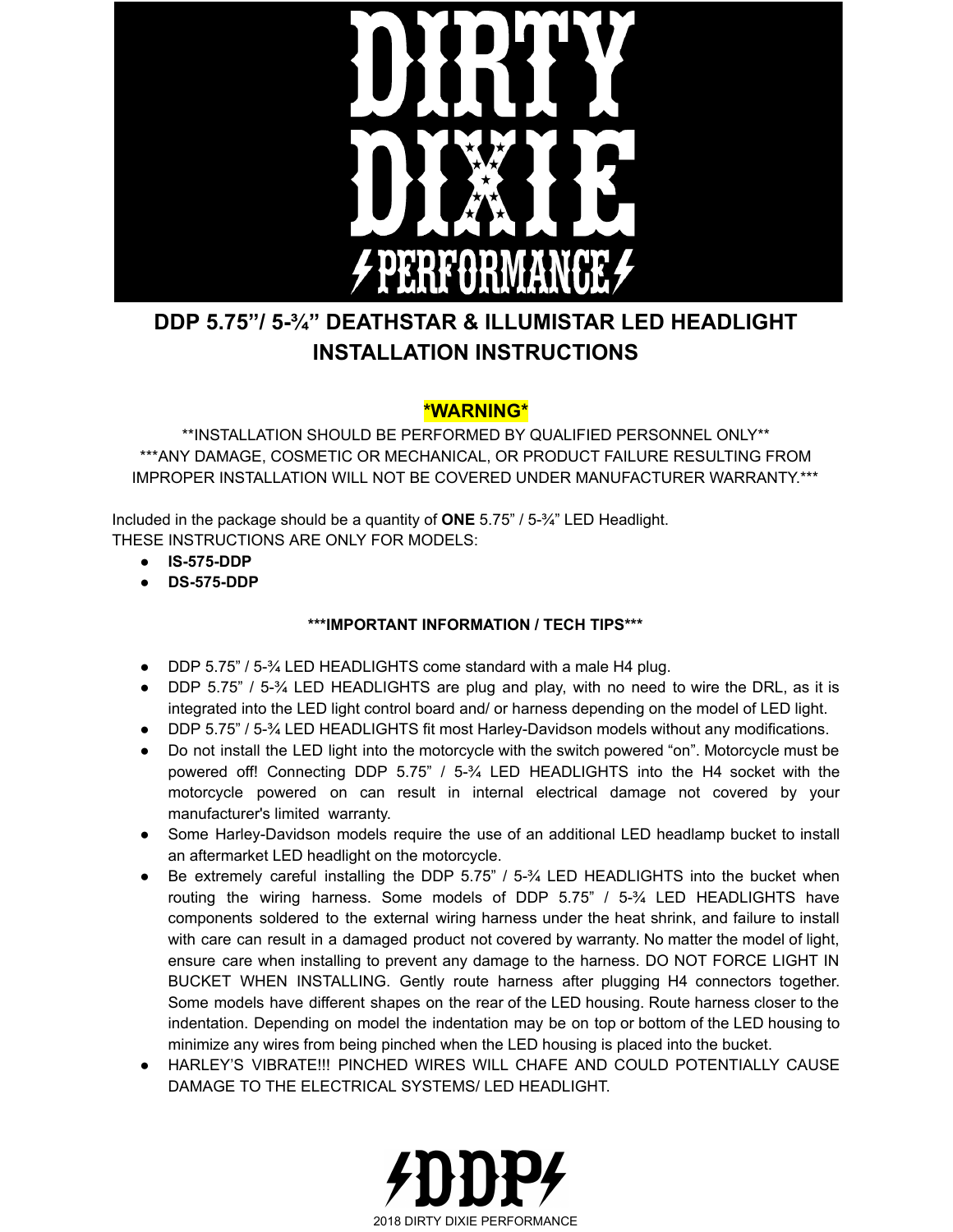# **\*INSTALLATION\***

- 1. Ensure motorcycle is powered off.
- 2. Remove any fairings or windshields obstructing access to the OEM headlamp bucket.
- 3. Cover the front fender with a non-abrasive microfiber towel. A fender service cover is recommended to prevent potentially scratching painted parts.
- 4. Once you have clear access to the OEM headlamp bucket, remove the outer trim ring. Note the orientation of the trim ring before removal. Be careful when removing trim ring not to bend or warp; as it is somewhat flimsy when not secure.
- 5. When removing the trim ring be cautious to not let the OEM head lamp fall out and cause damage to the motorcycle.
- 6. Disconnect OEM headlamp from H4 socket. Make sure to grasp by the connector and not the wires. Pulling apart the connector by wires alone can damage the OEM wiring harness.
- 7. Remove OEM headlamp. Pay attention to the retaining ring on the back of the OEM headlamp that is seperate. Set aside this piece as it will be re-used. See *(Fig.1)*.
- 8. Place OEM retaining ring back into headlamp housing.
- 9. Plug in DDP 5.75" / 5-34 LED HEADLIGHT to the OEM female H4 socket on the motorcycle.
- 10. Make sure to orientate LED headlamp in the correct position. DDP 5.75" / 5-¾ DEATHSTAR and ILLUMISTAR LED HEADLIGHTS use reflective housings. The HI-beam illuminates from the bottom of the LED housing. Reference DEATHSTAR PART # DS-575-DDP = *(Fig. 2).* Wiring on LED housing goes towards the handlebars or the topside of the motorcycle. **ILLUMISTAR PART #** IS-575-DDP *(Fig.3)* is also orientated in the same direction. Install in housing in the same direction as shown. Failure to do so will result in improper operation. Part number is located on the housing and on the product box. (Note the wiring harness location for proper orientation.)
- 11. Carefully route harness in headlamp bucket. Do not force or excessively bend harness during installation.
- 12. Install OEM trim ring.
- 13. Turn on the motorcycle and verify HI and Low beam operation.
- 14. Refer to your OEM service manual to perform the OEM headlamp alignment procedure.



#### *(Fig.1) RETAINING RING*